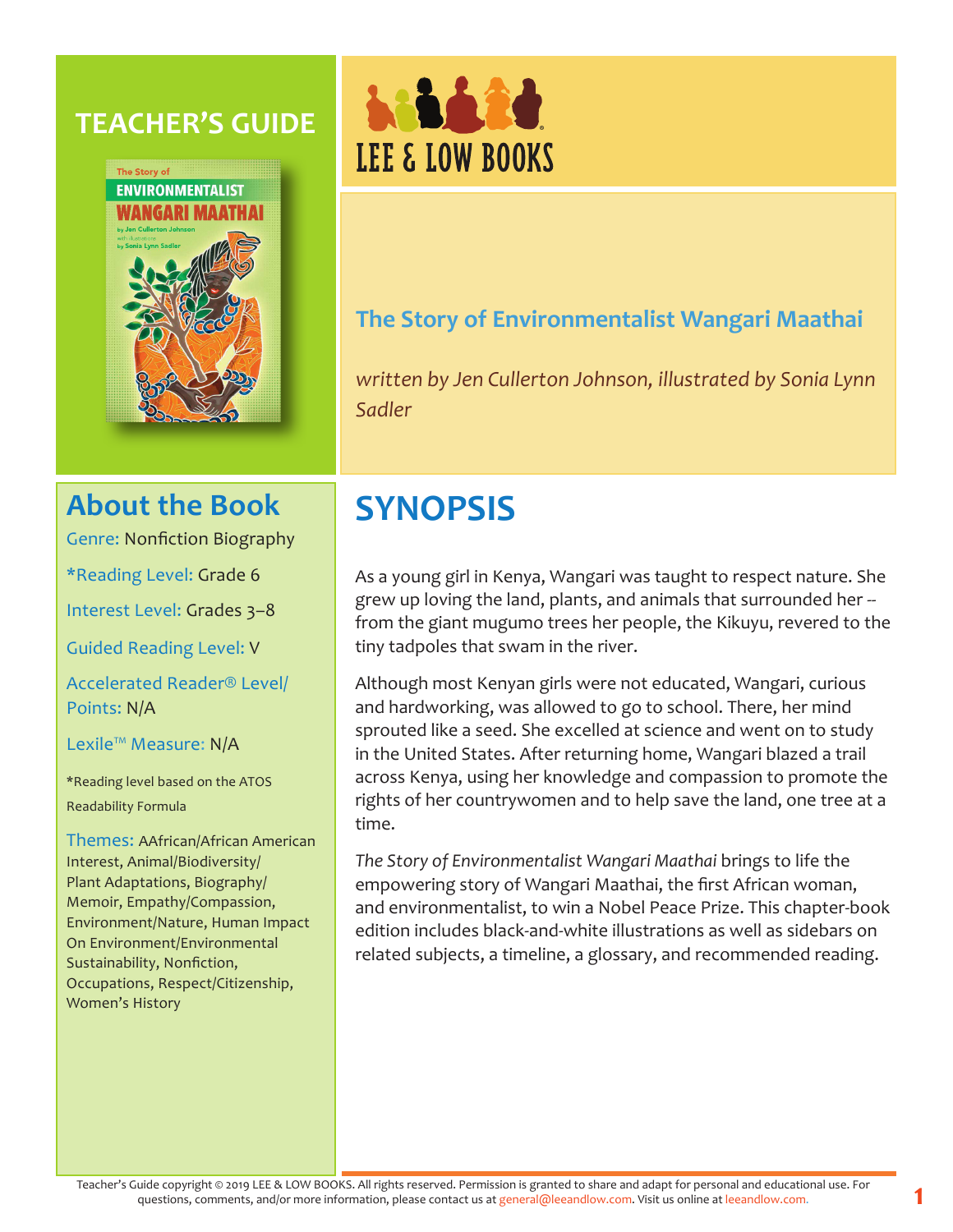

## **BACKGROUND**

#### *The Story Of* **Series**

*The Story of Environmentalist Wangari Maathai* is part of LEE & LOW's *Story Of* series. Every title in our Story Of chapter book line introduces independent readers to a diverse historical figure with a powerful life story. All books in this series include informative sidebars, highlighted vocabulary words, a timeline, a glossary, photographs and images with captions and labels, a bibliography with complete sources, and recommended reading.

#### *Nonfiction Text Features*

*The Story of Environmentalist Wangari Maathai* has different nonfiction text features that readers need to be aware of. The chart below lists the nonfiction features that readers will find. Consider printing or enlarging this chart for students to refer to in your classroom or library.

See the section titled, "Nonfiction Text Features: *The Story of Environmentalist Wangari Maathai*" for details on how to teach these features with specific information in the book.

| Types of | Words that are darker are called <b>bold</b> and words that      |
|----------|------------------------------------------------------------------|
| Print    | are slanted are called <i>italics</i> , which point out specific |
|          | information.                                                     |
| Sidebar  | Additional information about a person, time period, or           |
|          | subject that is helpful to understand the story.                 |
| Table of | A list of the book's sections that says what                     |
| Contents | information is in the book.                                      |
| Timeline | A lists of the dates and years when events happened.             |
| Glossary | An alphabetical list of vocabulary words mentioned in            |
|          | the book and their definitions, located in the back of           |
|          | the book.                                                        |
| Captions | A line underneath a photograph or image that                     |
|          | describes what's in the picture.                                 |
| Text     | A list of the books, images, photographs, and other              |
| Sources  | forms of information that the author used to write               |
|          | the story.                                                       |
| Title    | The name of the chapter (that's usually larger in size           |
|          | and in a different font) that describes the text and             |
|          | information that follows.                                        |
| Label    | A word that tells the name of the part of the                    |
|          | photograph or image.                                             |
| Key      | A guide to understanding the symbols within a                    |
|          | photograph or image.                                             |

### **Additional LEE & LOW titles in**  *The Story Of* **series:**

*The Story of Movie Star Anna May Wong* written by Paula Yoo, illustrated by Ling Wang https://www.leeandlow.com/books/the-story-ofmovie-star-anna-may-wong

*The Story of Tennis Champion Arthur Ashe* written by Crystal Hubbard, illustrated by Kevin Belford https://www.leeandlow.com/books/the-story-oftennis-champion-arthur-ashe

*The Story of Olympic Swimmer Duke Kahanamoku*  written by Ellie Crow, illustrated by Richard Waldrep https://www.leeandlow.com/books/the-story-ofolympic-swimmer-duke-kahanamoku

*The Story of Trailblazing Actor Ira Aldridge*  written by Glenda Armand, illustrated by Floyd Cooper https://www.leeandlow.com/books/the-story-of-

trailbazing-actor-ira-aldridge

*The Story of World War II Hero Irena Sendler* written by Marcia Vaughan, illustrated by Ron Mazellan https://www.leeandlow.com/books/the-story-ofworld-war-ii-hero-irena-sendler

*The Story of Civil Rights Hero John Lewis* written by Jim Haskins & Kathleen Benson, illustrated by Aaron Boyd https://www.leeandlow.com/books/the-story-of-civilrights-hero-john-lewis

*The Story of Car Engineer Soichiro Honda* written by Mark Weston, illustrated by Katie Yamasaki https://www.leeandlow.com/books/the-story-of-carengineer-soichiro-honda

*The Story of Banker of the People Muhammad Yunus*  written by Paula Yoo, illustrated by Jamel Akib https://www.leeandlow.com/books/the-story-ofbanker-of-the-people-muhammad-yunus

*The Story of Olympic Diver Sammy Lee* written by Paula Yoo, illustrated by Dom Lee https://www.leeandlow.com/books/the-story-ofolympic-diver-sammy-lee

*The Story of Civil War Hero Robert Smalls* written by Janet Halfmann, illustrated by Duane Smith https://www.leeandlow.com/books/the-story-of-civilwar-hero-robert-smalls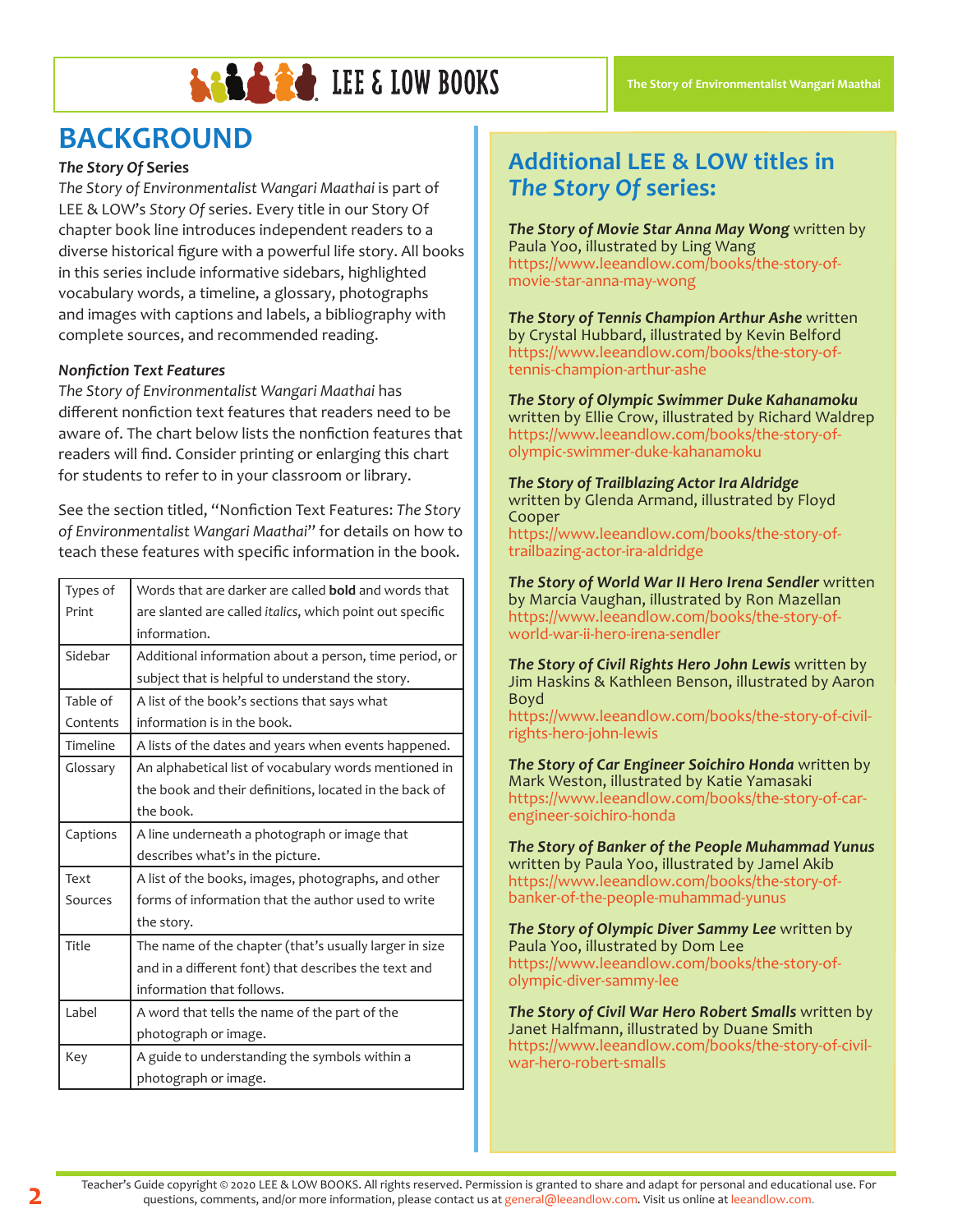## **VOCABULARY**

*(Language Standards, Vocabulary Acquisition & Use, Strands 4–6)* The story contains several contentspecific and academic words and phrases that may be unfamiliar to students. Based on students' prior knowledge, review some or all of the vocabulary below.

### **Content Specific**

arrowroot plants, aquatic, arborist, biodiversity, biologist, canopy, carbon dioxide, deforestation, erosion, extinct, fig, forest ecosystem, gecko, glaciers, greenhouse effect, habitat, Kikuyu, maize, microscope, millet, minister, molecule, mugumo, mulch, organisms, outweigh, petri dish, photosynthesis, reforestation, sapling, seedlings, Swahili, timber, ultraviolet light, utilities, village

#### **Academic**

**3**

activist, ambassador, asthma, beckon, climate change, coexist, colonialism corporations, democracy, drastically, exam, honor, hydrate, impose, interdependent, linger, nourishment, nutrient, organic, parliament, pollution, profit, protect, scholarship, scientist, sustainable, survive, utilities, unmistakable, wealthy, women's rights movements,

## **BEFORE READING**

#### **Prereading Focus Questions**

*(Reading Standards, Craft & Structure, Strand 5 and Integration of Knowledge & Ideas, Strand 7) (Speaking & Listening Standards, Comprehension & Collaboration, Strands 1 and 2)*

**LED & 2d** LEE & LOW BOOKS

Before introducing this book to students, you may wish to develop background knowledge and promote anticipation by posing questions such as the following:

- 1. What do you know about environmentalists? What are the goals and motivations of environmentalists?
- 2. Why are trees important to the environment? Why does the world need trees? Why are forests important?
- 3. What do you know about the Nobel Peace Prize? Why is it an important award? What kinds of people have won the Nobel Peace Prize? Give examples.
- 4. What do you know about Kenya? Where is it in Africa? What do you think might be the significance of women's rights in Kenya?
- 5. Explain what the environment means to you. How do you define the environment? How do you interact with the environment? What elements of the environment are important to you?

#### **Exploring the Book**

*(Reading Standards, Key Ideas & Details, Strand 1, Craft & Structure, Strand 5, and Integration of Knowledge & Ideas, Strand 7) (Speaking & Listening Standards, Comprehension & Collaboration, Strands 1 and 2)*

- 1. Book Title Exploration: Talk about the title of the book *The Story of Environmentalist Wangari Maathai*. Then ask students what they think this book will most likely be about and whom the book might be about. What do they think might happen? What information do they think they might learn? What makes them think that?
- 2. Read the dedications: Read the dedications on the inside of the book. Why do you think Jen Cullerton Johnson and Sonia Lynn Sadler chose these dedications? Why do you think they chose to tell this story?
- 3. Encourage students to stop and jot in their reading notebooks during the read-aloud when they: learn new information, see a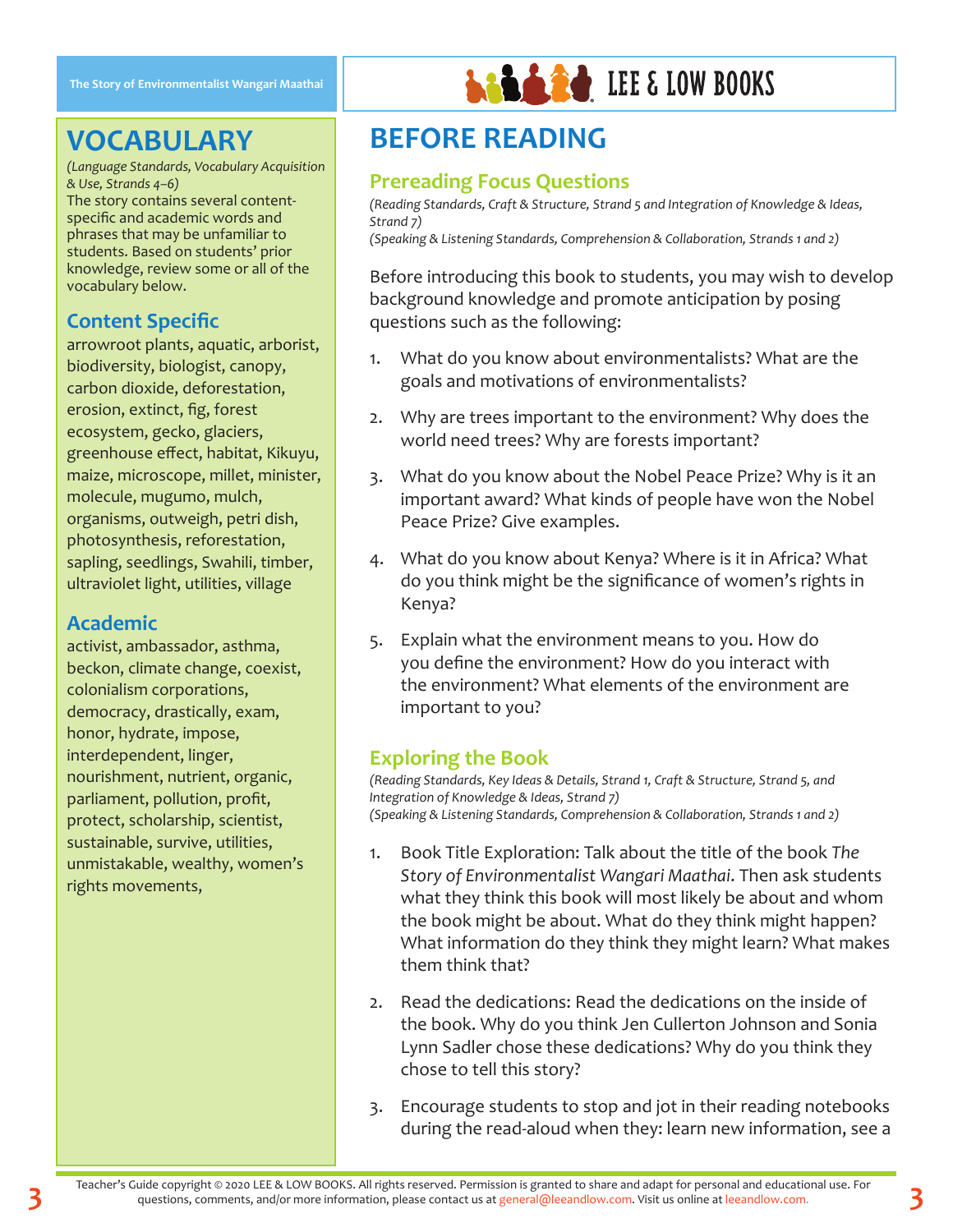powerful image, have an emotional reaction or an idea, have a question, or hear new words.

4. Have students quickly write a feeling in their notebooks during reading. After reading, ask students why they wrote that feeling down and have them write a journal entry about it.

#### **Setting a Purpose for Reading**

*(Reading Standards, Key Ideas & Details, Strands 1–3)*

Have students read to find out:

- how Wangari Maathai was inspired at an early age to care about the environment
- how Wangari Maathai's legacy has lasting impact on environmental movements today
- the impact of deforestation in Kenya
- the importance of women's rights

Encourage students to consider why the author, Jen Cullerton Johnson, would want to share with young people this story about Wangari Maathai.

## **AFTER READING**

#### **Discussion Questions**

After students have read the book, use these or similar questions to generate discussion, enhance comprehension, and develop appreciation for the content. Encourage students to refer to passages and/or illustrations in the book to support their responses. **To build skills in close reading of a text, students should cite evidence with their answers.**

### **Literal Comprehension**

*(Reading Standards, Key Ideas & Details, Strands 1–3) (Speaking & Listening Standards, Comprehension & Collaboration, Strands 1–3; and Presentation of Knowledge & Ideas, Strand 4)*

#### *Chapter One: A Promise to Protect*

- 1. Which ethnic group does Wangari's family belong to?
- 2. What does Wangari's mother tell Wangari about trees?

3. What promise did Wangari make as a child and why?

#### *Trees and the Forest Ecosystem*

- 4. What is a forest ecosystem?
- 5. Why is balance significant in an ecosystem?
- 6. What do trees provide for the forest?
- 7. What is the greenhouse effect and why is it important to keep it low?

#### *Chapter Two: Bright Student*

- 8. How did being the oldest girl in her family impact Wangari's childhood? What kind of chores did Wangari have?
- 9. How are Wangari and her brother Nderitu treated differently from one another?
- 10. How does Wangari's family feel about sending her to school?
- 11. Why does Wangari have to leave her village?

#### *Going to School in Kenya*

- 12. How did education for girls in Kenya change over time?
- 13. What is a typical Kenyan school day?
- 14. Which languages are taught in Kenyan schools?
- 15. Name some similarities and differences between the school system in Kenya and the school system in your home country.

#### *Chapter Three: Budding Brilliance*

- 16. What are some of the differences Wangari notices between Nairobi and her village?
- 17. What Kikuyu traditions does Wangari hold onto while away from her family?
- 18. What was Wangari's favorite subject and why?
- 19. Why does Wangari go to the United States?
- 20. What does being a woman scientist mean to Wangari?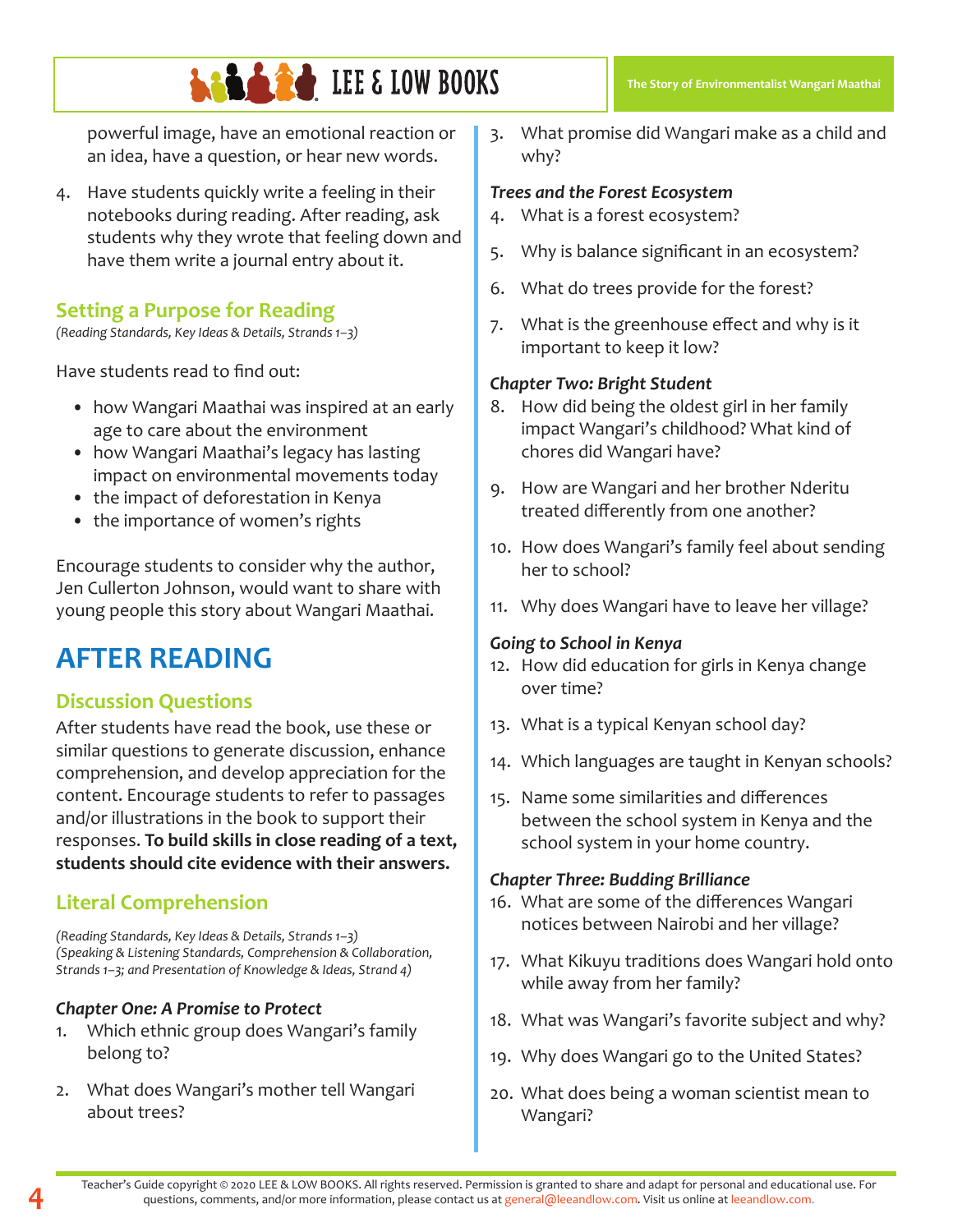#### *Chapter Four: The Seeds of an Idea*

- 21. What ideas did Wangari want to take to Kenya when she returned to teach?
- 22. What is Wangari's influence on equal rights for women and girls?
- 23. What was the impact of deforestation on Kenyan communities?
- 24. Why was Wangari criticized for planting trees? What was her response to the criticism?
- 25. What is the Green Belt Movement? How did they get their name? Who did Wangari enlist to help plant trees?
- 26. How many trees were planted and how did Kenya change as a result?

#### *Deforestation*

- 27. What is deforestation? What is the most common cause?
- 28. How are ecosystems impacted by deforestation? Give examples.
- 29. How do environmentalists work to combat deforestation?
- 30. What is reforestation?

#### *The Changing Roles of Women in Kenya*

- 31. How did colonialism impact the roles of women in Kenya?
- 32. Why is the year 1963 significant for Kenya?
- 33. When was the first woman elected to the Kenyan Parliament?
- 34. Describe the women's rights movement? What is the relationship between the women's rights movement and the Green Belt Movement?

#### *Chapter Five: Mother of Trees*

- 35. Why was Wangari seen as threat? Who were the people who were trying to stop her?
- 36. What was Wangari's experience in prison?
- 37. Why did Wangari begin to travel after being released from prison?
- 38. What does Mama Miti mean?
- 39. What was Wangari's position in the Kenyan parliament?
- 40. Why is it significant that Wangari won the Nobel Peace Prize?
- 41. What is Wangari's message to young people?

#### *How to Plant a Tree*

- 42. What are the steps for planting a tree?
- 43. Name some of the places you can buy a tree to plant.
- 44. When is the best time to plant a tree?
- 45. How do you best care for a tree?

### **Extension/Higher Level Thinking**

*(Reading Standards, Key Ideas & Details, Strands 1-3; and Craft & Structure, Strands 4 and 6) (Speaking & Listening Standards, Comprehension & Collaboration, Strands 1–3; and Presentation of Knowledge & Ideas, Strand 4)\*

- 1. How did Wangari use persistence, patience, and commitment to achieve her goals?
- 2. How did Wangari's childhood affect her dream? How was she treated as a girl in Kenya? How did her experiences as a child shape her passions?
- 3. After finishing elementary school Wangari's mind was "like a seed, rooted in rich soil, ready to grow." What does this mean? How does education plant "seeds" in the mind?
- 4. What did planting trees mean to Wangari? How did her goal impact her sense of community and duty?
- 5. Although Wangari Maathai is honored, she did not act alone. What role did other women, particularly mothers, play in the Green Belt movement?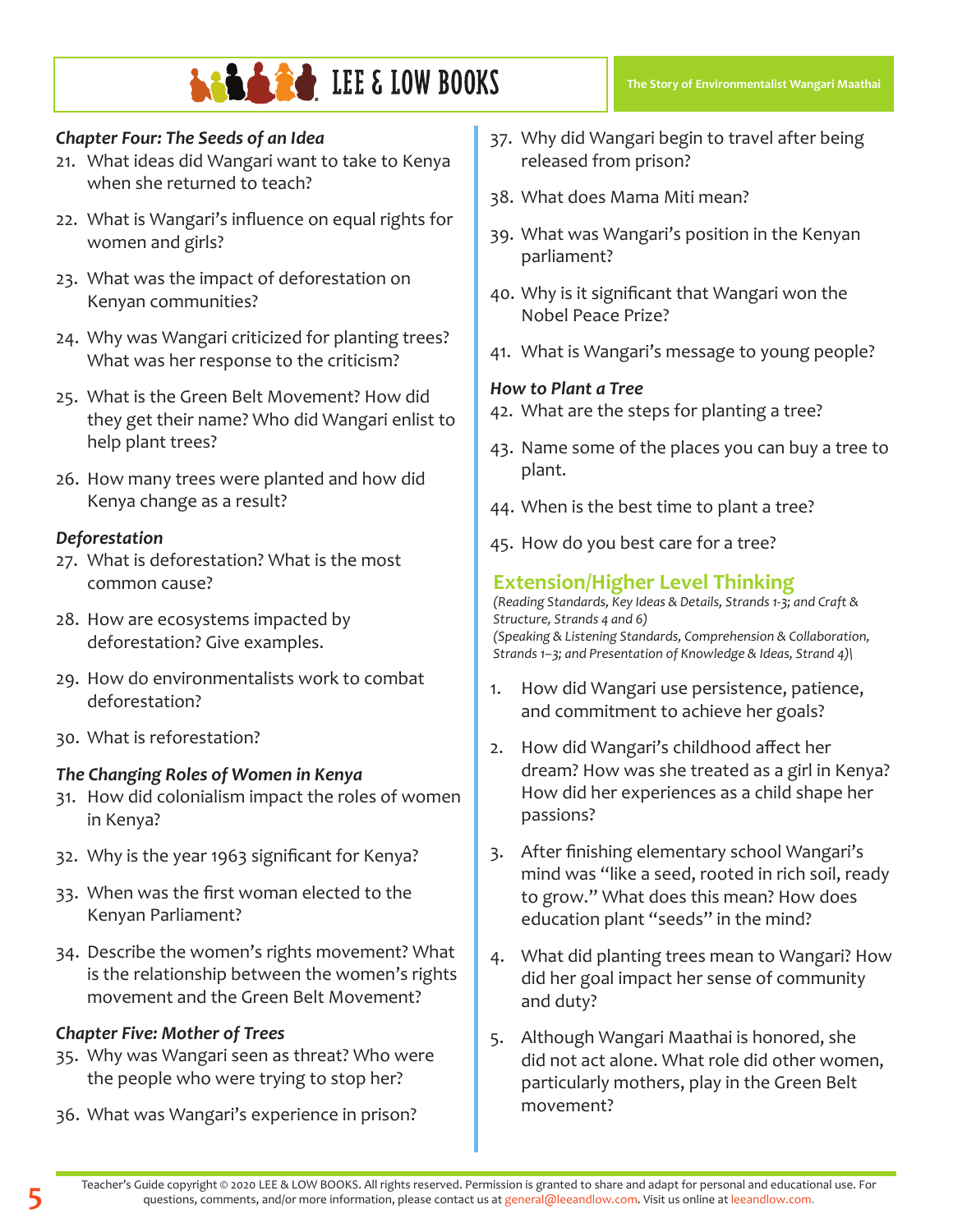- 6. In what ways did Wangari Maathai overcome the many different obstacles in her life, starting at an early age? What were the different techniques and ways that Wangari overcame barriers?
- 7. What qualities led Wangari Maathai to win a Nobel Peace Prize?
- 8. How would you describe Wangari Maathai to a person who had never heard of her before? What are some of the qualities that you would use to speak about Wangari? What are the most important things to say when explaining Wangari's life and legacy?
- 9. Explore the structure of the text. Was it written as chronology, comparison, cause/effect, or problem/solution? Why do you think the author made this choice? How does it compare to other texts you have read?
- 10. Why do you think education, healthcare, and affordable housing were the three main important areas for women's rights?

### **Reader's Response**

*(Writing Standards, Text Types & Purposes, Strands 1–3 and Production & Distribution of Writing, Strands 4–6)*

- 1. What is one big thought that you have after reading this book? Think about Wangari Maathai's upbringing and her dedication to her goals. Why is she an influential figure, both during her lifetime and now?
- 2. What do you think the essential message is to the reader? Think about possible motivations behind Jen Cullerton Johnson's intentions to write the book. What do you think she wanted to tell her readers?
- 3. Have students make a text-to-self connection. What kind of connections did you make from this book to your own life? What do Wangari Maathai's experiences, thoughts, and feelings mean to you?
- 4. Have students make a text-to-text connection. Did you think of any other books or historical people while you read *The Story of Environmentalist Wangari Maathai*? Why did you make those connections?
- 5. Have students make a text-to-world connection. What kind of connections did you make from this book to what you have seen in the world, such as on television or in a newspaper? Why did this book make you think of that?

### **ELL Teaching Activities**

*(Speaking & Listening Standards, Comprehension & Collaboration, Strands 1–3 and Presentation of Knowledge & Ideas, Strands 4–6) (Language Standards, Vocabulary Acquisition & Use, Strands 4–6)*

- 1. Assign ELL students to partner-read the story with strong English readers/speakers. Students can alternate reading between pages, repeat passages after one another, or listen to the more fluent reader.
- 2. Have each student write three questions about the story. Then let students pair up and discuss the answers to the questions.
- 3. Depending on students' level of English proficiency, after the first reading:
	- Review each chapter and have students summarize what is happening in the chapter, first orally, then in writing.
	- Have students work in pairs to retell either the plot of the story or key details. Then ask students to write a short summary, synopsis, or opinion about what they have read.
- 4. Have students give a short talk about how Wangari's story inspired them and how she showed dedication to her dream and fighting for women's rights in Kenya.
- 5. The book contains several content-specific and academic words that may be unfamiliar to students. Based on students' prior knowledge, review some or all of the vocabulary. Expose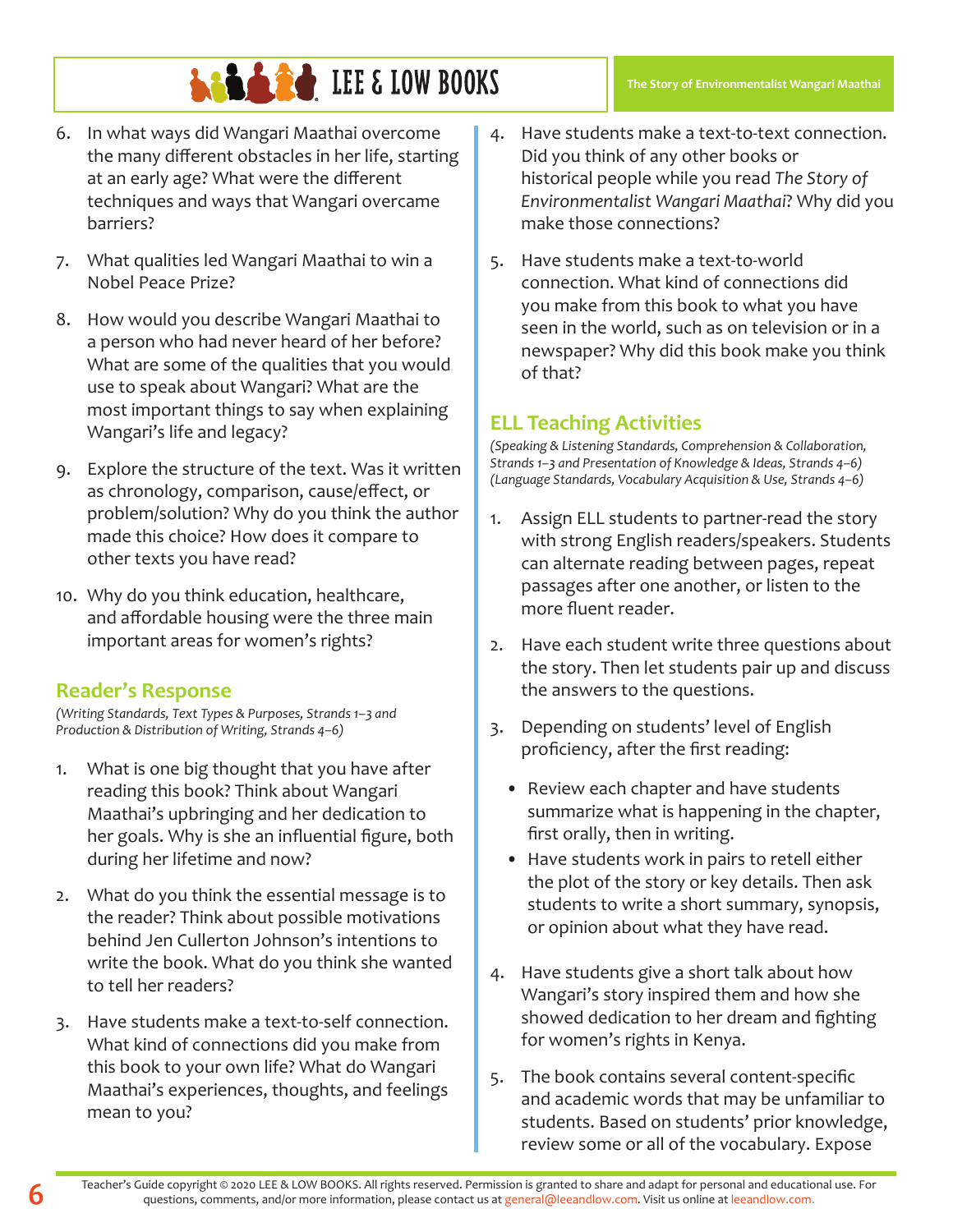English Language Learners to multiple vocabulary strategies. Have students make predictions about word meanings, write the meaning of the word or phrase in their own words, draw a picture of the meaning of the word, list synonyms and antonyms, create an action for each word, and write a meaningful sentence that demonstrates the definition of the word. Guide students to the glossary at the back of the book for further definitions.

6. Use the text features to help ELL students make sense of what they're reading. The table of contents, chapter titles, callout boxes, bolded words, and diagrams are all visual, vocabulary, and content aids in helping students prepare to engage with the text.

## **INTERDISCIPLINARY ACTIVITIES**

*(Introduction to the Standards, page 7: Students who are college and career ready must be able to build strong content knowledge, value evidence, and use technology and digital media strategically and capably)*

Use some of the following activities to help students integrate their reading experiences with other curriculum areas. These can also be used for extension activities, for advanced readers, and for building a home-school connection.

### **English Language Arts**

*(Reading Standards, Key Ideas and Details, Strands 1-3; Craft and Structure, Strands 4-6; Integration of Knowledge & Ideas, Strands 7-9; Range of Reading of Text Complexity, Strand 10) (Writing Standards, Text Types & Purposes, Strands 1-3; Production & Distribution of Writing, Strands 4 and 6; Research to Build & Present Knowledge, Strands 7-9; Range of Writing, Strand 10) (Speaking and Listening Standards, Comprehension and Collaboration, Strands 1-3; Presentation of Knowledge and Ideas, Strands 4-6)*

1. Wangari Maathai states, "Through the Green Belt Movement, we have helped young people get involved in environmental activities. We have tried to instill in them the idea that protecting the environment is not just pleasure, but also a duty." Have students write a persuasive essay about whether or not it is our

duty to protect the environment. Students can use resources and articles they find online or in books to justify their arguments. Afterwards, have students share their writing pieces with a partner.

- 2. Have students write an essay or prepare a presentation about deforestation. How does deforestation happen? What are other instances of deforestation happening the rest of the world? For more information and research about deforestation, visit these websites from the World Wildlife Fund (https:// www.worldwildlife.org/threats/deforestationand-forest-degradation), National Geographic (https://www.nationalgeographic.com/ environment/global-warming/deforestation), and the International Union for Conservation of Nature (IUCN) (https://www.iucn.org/ resources/issues-briefs/deforestation-andforest-degradation).
- 3. Have students create a Venn diagram using the "Going to School In Kenya" section. What are the similarities and difference that students see between their own school experience and schools in Kenya? Are the subjects the same? Does the quality of education depend on where you live? Students can compare and contrast their findings.
- 4. Have students think about expository nonfiction versus narrative nonfiction. How was reading *The Story of Environmentalist Wangari Maathai* different from reading a newspaper article about Wangari? Have students read the article, "Wangari Maathai" from Time Magazine (https://time.com/5793752/wangarimaathai-100-women-of-the-year/). Have students create a Venn Diagram with the headings, "Narrative Nonfiction: The Story of Civil Rights Environmentalist Wangari Maathai" and "Expository Nonfiction: 'Wangari Maathai''" Students can compare and contrast the different formats of the texts and the information they learn in both. Afterwards, encourage students to write their own article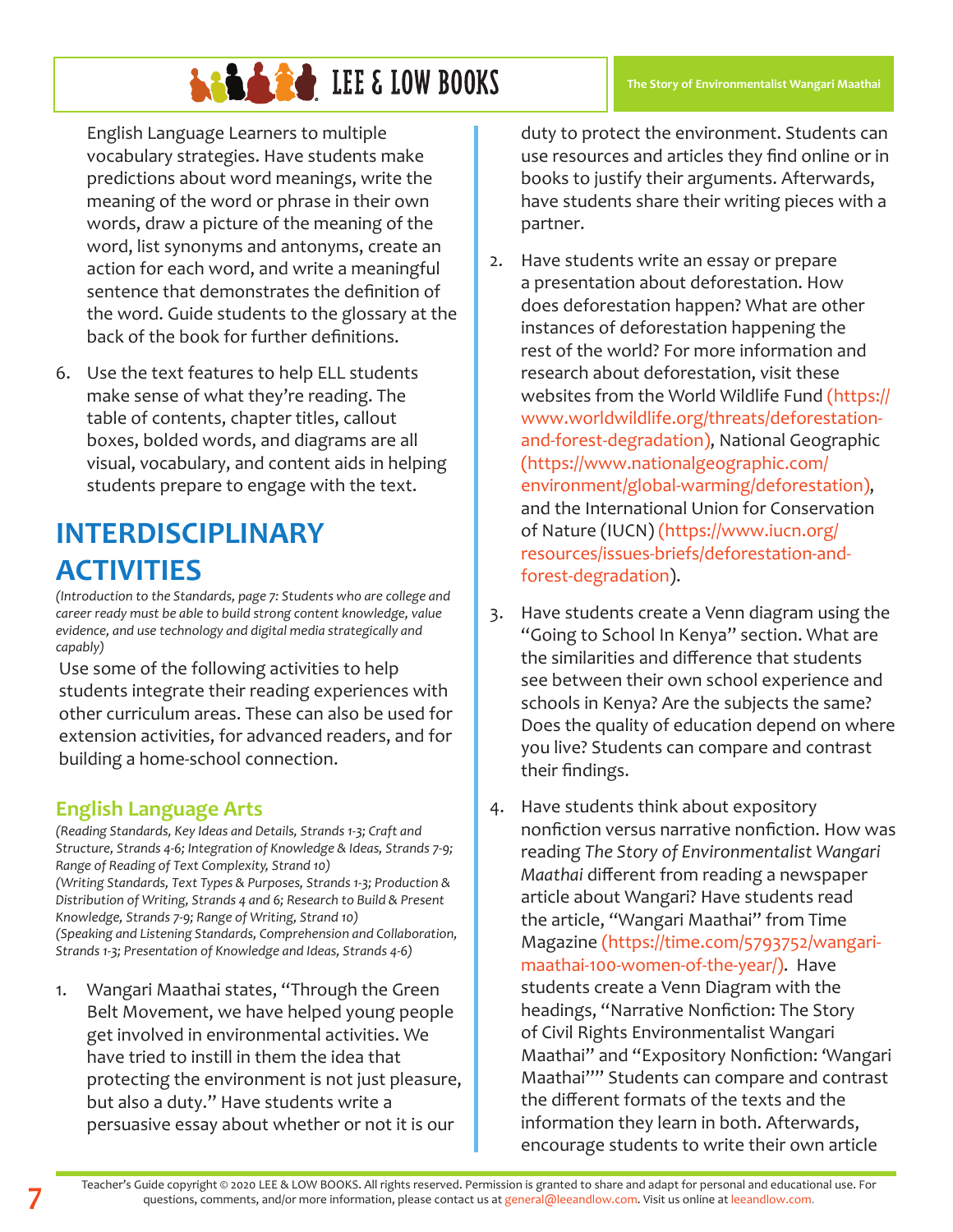for Time Magazine about Wangari Maathai. What would they choose to include?

- 5. Read *Seeds of Change* (www.leeandlow.com/ seeds-of-change), the picture book version of *The Story of Environmentalist Wangari Maathai*. Students can compare and contrast what it was like to read the picture book versus the chapter book version. What were the experiences like? What did they learn from the picture book that they didn't learn from the chapter book, and vice versa? How did it make them think about what it would be like to write a picture book versus a chapter book about a historical figure? Have students write a comparative essay and then share their thoughts with a partner or the whole class. Students can also examine how both picture books and chapter books are important for reading and learning.
- 6. Challenge students to explore the characters more deeply with writing tasks that require perspective taking:
	- Write a dialogue between Wangari and her mother right before Wangari leaves for Nairobi. Have students discuss in small groups about how their dialogues are different and reflect on the relationship between Wangari and her mother.
	- Write a letter from Wangari's perspective while she is in jail. You can choose the audience you want to write to (i.e. the government, Wangari's family, the members of the Green Belt Movement). What do you think Wangari would want to share from her experience?
- 7. Encourage students to select a resource from the Text & Sidebar Sources from the back of the book. Students can examine the piece, whether it's a book, video, photograph, or website, and write a reaction to how they think the author and illustrator were informed by this information and how it helped to develop the book.
- 8. Tell students to imagine they will be interviewing Wangari Maathai for a local newspaper or talk show. Have them develop a list of five interview questions they want to ask. What do they want to learn about in terms of Kenya, her travels, the Greenbelt Movement, and the Nobel Peace Prize? Lead a class discussion, creating a combined list of questions and then narrowing that list down to ten questions.
- 9. The rich, varied, and legal language used in *The Story of Environmentalist Wangari Maathai* provides an opportunity for students to develop their vocabulary skills in authentic contexts. Challenge students to learn and practice using the academic and contentspecific words listed in this teacher's guide:
	- Before reading: Provide students with a list of the vocabulary words to sort into categories (e.g. very familiar, somewhat familiar, unfamiliar).
	- During reading: Have students make note of the vocabulary words as they encounter them in *The Story of Environmentalist Wangari Maathai*. They can underline, highlight, or keep a log. Have students predict what the words mean based on context clues.
	- After reading: Have students work in pairs to look up the definitions of the "unfamiliar" words on their combined lists. Were their predictions correct? Post the new vocabulary words on your word wall.
- 10. Have students think about the main idea and details for a chapter of their choosing. Looking at the table of contents, have students pick a chapter that interested them. Then, have students write three key details, the most important information, in that chapter. Students can then generate the main idea, or what the chapter was mainly about. Finally, have students form small groups with each student representing a different chapter to share their results.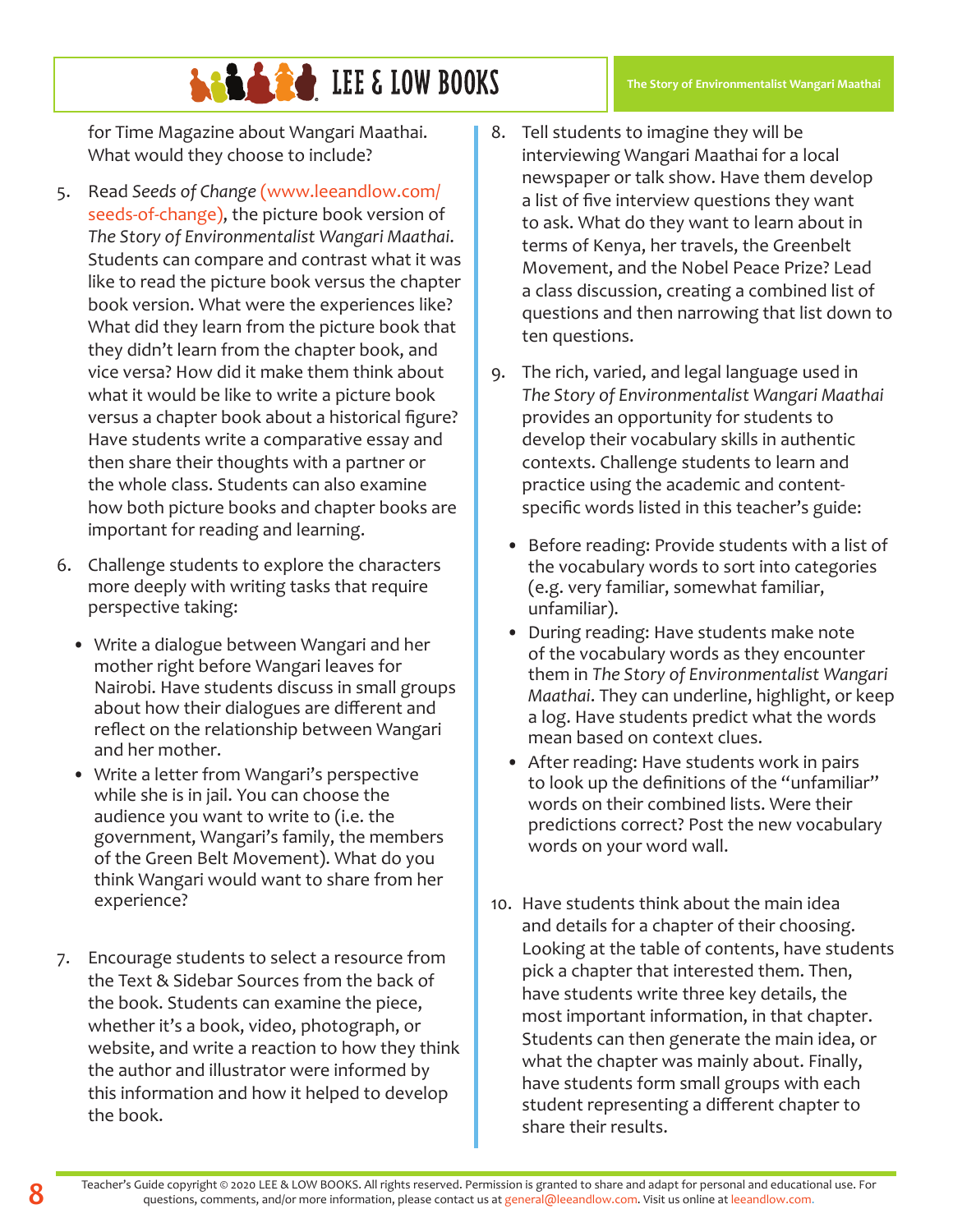# **LEADER IN BOOKS**

| Details:   |  |
|------------|--|
| 1.         |  |
| 2.         |  |
| 3.         |  |
|            |  |
| Main Idea: |  |
|            |  |
|            |  |

### **Social Studies/Geography**

*(Reading Standards, Key Ideas and Details, Strands 1–3; Craft and Structure, Strands 4–6; Integration of Knowledge & Ideas, Strands 7–9; Range of Reading of Text Complexity, Strand 10) (Writing Standards, Text Types & Purposes, Strands 1–3; Production & Distribution of Writing, Strands 4 and 6; Research to Build & Present Knowledge, Strands 7–9; and Range of Writing, Strand 10)*

- 1. Ask students to research the Green Belt Movement. Students should create an informational poster to present to the class, including relevant timelines and photographs. What was the impact of the Green Belt Movement? What does environmental conservation in Kenya look like today? Visit the Green Belt Movement's website for more information (http://www.greenbeltmovement. org/).
- 2. Ask students to research Kenya during British colonialism and after its independence. Students can create a multimedia presentation including relevant details and timelines. What was the impact of colonialism on gender roles in Kenya? What was education like under British rule and after? How did Kenya win their independence back?
- 3. Have students examine the timeline in the back of the book, and create a new timeline based on historical events that were occurring during that time period. In order for students to understand the historical context of Wangari Maathai's life, encourage students to research about what other events were happening in

that time. Display both enlarged timelines in the front of the class so that students have easy access to both the dates and events. Students can work in groups in different years and then add their events and findings to the class timeline, located below the enlarged timeline from the book.

**The Story of Environmentalist Wangari Maathai**

4. As a follow-up activity, encourage students to research other notable African women. What did they accomplish? How did they raise awareness around the particular cause that they were passionate about? How did they become leaders in their community? Students can select one figure and conduct a research project on that person. They can present on their findings in a variety of formats: written essay, visual presentation, a combination of both, and more.

#### **Science**

*(3LS1-1 From molecules to Organisms: Structures and Processes: Develop models to describe that organisms have unique and diverse life cycles but all have in common birth, growth, reproduction, and death; 3-LS2-1 Ecosystems: Interactions, Energy, and Dynamics: Construct an argument that some animals form groups that help members survive; 3-LS4-4: Make a claim about the merit of a solution to a problem caused when the environment changes and the types of plants and animals that live there may change).* 

1. Students can conduct a long-term project in which they regularly and periodically observe the ecosystem of a classroom or school garden throughout the course of the school year and document changes that take place during the different seasons. To begin, students should discuss and catalogue all the elements of the ecosystem at the beginning of the observation period. They should then record changes they observe, and the dates on which they occur. More ideas for creating a classroom or school-wide garden can be found at the Center for Ecoliteracy's "Getting Started: A Guide for Creating School Gardens as Outdoor Classrooms" (https://greenourplanet.org/ site/wp-content/uploads/2018/04/Guide-for-Creating-School-Gardens.pdf) or Growing Minds' "Steps to a Classroom Garden" (https://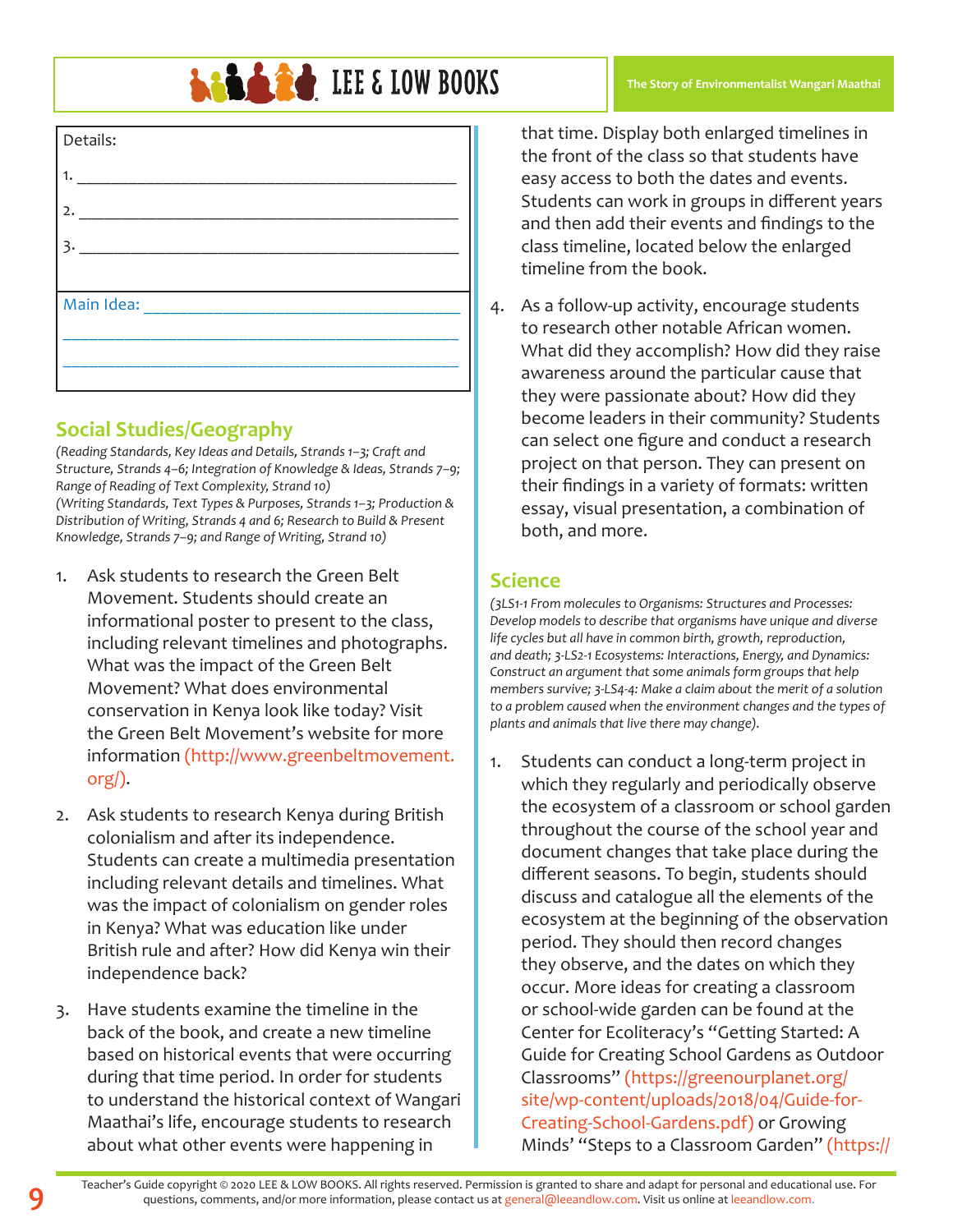growing-minds.org/steps-to-a-classroomgarden/).

- 2. Have students create a diagram of the Greenhouse Effect. In creating their own visual representation, have students write about how the Greenhouse Effect is dangerous. NASA Climate Kids has additional information for students about the Greenhouse Effect (https:// climatekids.nasa.gov/greenhouse-effect/).
- 3. Have students draw the essential parts of an ecosystem. Ask them to visualize all of the different plants, animals, nonliving things, and different weather conditions that they can picture. Project Learning Tree has more ideas and lesson plans about ecosystems for young children (https://www.plt.org/educator-tips/ ecosystem-activities-elementary-students).
- 4. Have students look up the nearest community tree-planting program. What is their mission? How can students get involved? Look into the National Forest Foundation's Tree Planting Campaign for ideas on how to get started (https://www.nationalforests.org/get-involved/ tree-planting-programs).
- 5. Explain that students will be going out into their schoolyard/neighborhood to observe the ecosystem around them. They will record their observations in a journal. Their entry should include:
	- date and location
	- description of the weather conditions (and drawing if possible).
	- description of the soil (color, texture, is it damp or dry?).
	- drawing of a plant with a brief description of where they found it (e.g., in the shade, in an open area, etc.), labeled with parts of the plant (stem, root, petal, etc.
	- drawing of an animal or insect and description of its location and what it was doing, labeled appropriately.

### **Arts/Media**

*(Reading Standards, Key Ideas and Details, Strands 1-3, Craft and Structure, Strands 4-6, Integration of Knowledge & Ideas, Strands 7-9, Range of Reading of Text Complexity, Strand 10) (Writing Standards, Text Types & Purposes, Strands 1-3, Production & Distribution of Writing, Strands 4 and 6, Research to Build & Present Knowledge, Strands 7-9, and Range of Writing, Strand 10) (Speaking and Listening Standards, Comprehension and Collaboration, Strands 1-3, Presentation of Knowledge and Ideas, Strands 4-6)*

- 1. Have students watch an interview with Wangari Maathai (https://www.youtube.com/ watch?v=rntQeLcihe8). What details overlap with *The Story of Environmentalist Wangari Maathai*? Are there any differences? Why is Wangari Maathai's story so unique? What surprises or does not surprise you? What questions do you have? Students can discuss their reactions in small groups or partners, and then share their ideas with the whole class.
- 2. Being Kikuyu deeply shaped Wangari Maathai's sense of self. Have students create a mixedmedia collage based on their own personal and cultural identities. Each student should include a photograph of themselves within the collage, as well as experiment with colored pencils, paints, magazine clippings, text, and other art materials. How will you capture and depict your personality, family background, and different and interconnected identities? How does society view your culture and background? What historical moments have your family and/ or culture been a part of? What symbols, imagery, words, and colors will you use? How will you organize them? How do the included images or objects represent you? Ask students to present their mixed-media collages in small groups.
- 3. Ask students to create posters for Earth Day or for environmental advocacy in their communities. Encourage students to have their posters reflect the information they learned *The Story of Environmentalist Wangari Maathai*.
- 4. Have students write a reaction essay to the Time Magazine Cover for their Women of the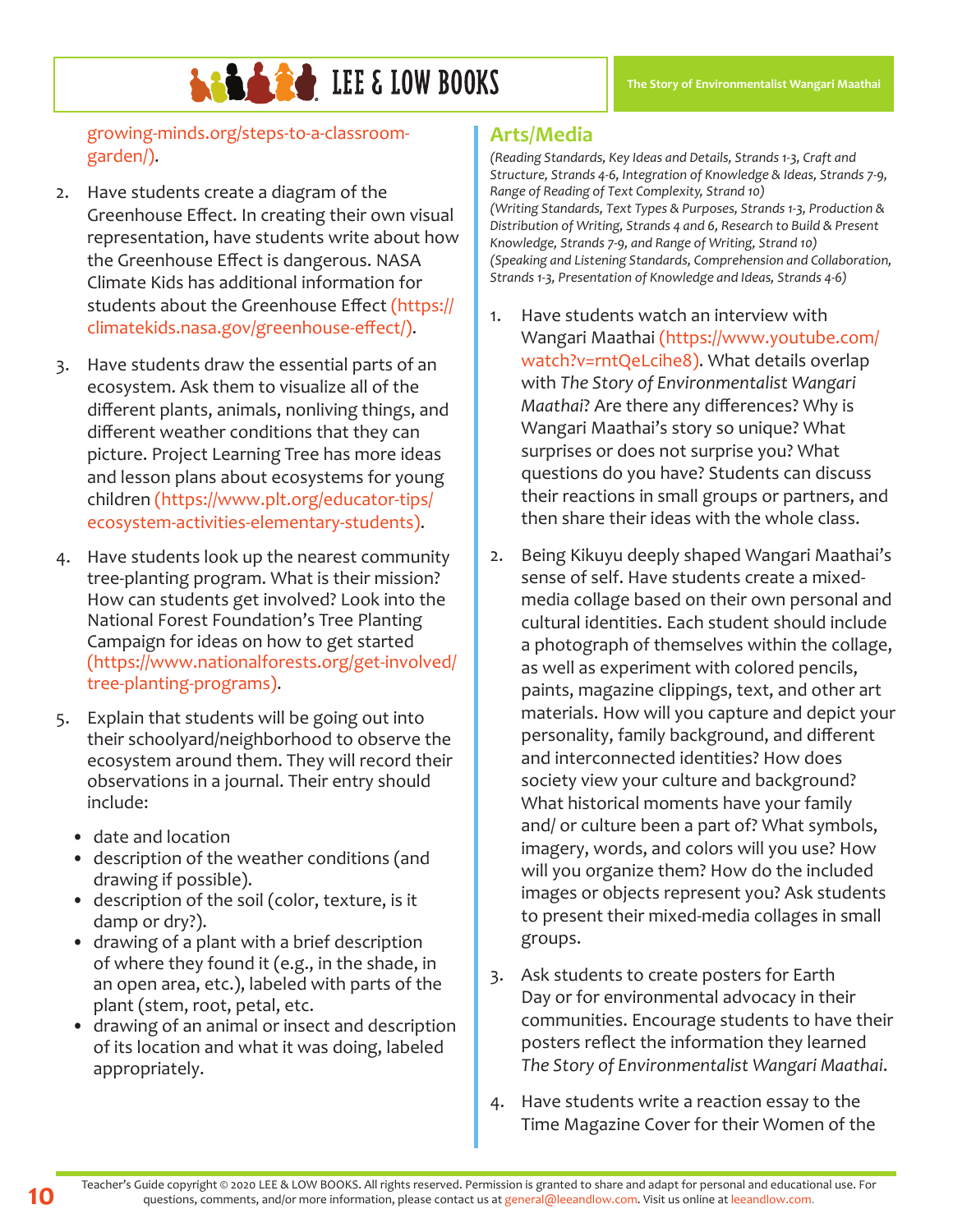Year feature showcasing Wangari Maathai (https://time.com/5793752/wangari-maathai-100-women-of-the-year/). What do they notice about the cover? How does the cover reflect Wangari Maathai and her accomplishments? What do they like/dislike about the cover? Have students design their own covers afterwards with collage or other materials.

### **School-Home Connection**

*(Reading Standards, Integration of Knowledge and Ideas, Strands 7 and 9)*

*(Writing Standards, Text Types & Purposes, Strands 1-3, Production & Distribution of Writing, Strand 4, and Research to Build & Present Knowledge, Strands 7-9, Range of Writing, Strand 10) (Speaking and Listening Standards, Comprehension and Collaboration, Strands 1-3, Presentation of Knowledge and Ideas, Strands 4-6)*

- 1. If possible, provide students with a copy of *Seeds of Change* (leeandlow.com/books/seedsof-change). Encourage family members to read the picture book version of *The Story of Environmentalist Wangari Maathai* at home. Have students and their families talk about what resistance, dedication, and discrimination means to them.
- 2. Wangari Maathai's family deeply impacts her dreams and goals. Have students bring in a family object or family saying to share. Ask students to write a summary explaining how the item or saying is significant to and representative of who they are.
- 3. Ask students to create portraits of people who are their personal role models through drawing, collage, or photograph. In writing, students should describe what actions and qualities they admire about this person. Students can write in prose or submit a poem or song.
- 4. If accessible, have students and families research other titles featuring influential Kenyan women. How did they shape history? How did they react to and handle the situation when they were faced with obstacles?
- **The Story of Environmentalist Wangari Maathai**
- 5. If accessible, have students and families research other titles featuring women in science. How did they shape history? How did they react to and handle the situation when they were faced with obstacles?

#### **Nonfiction Text Features**

*(Reading Standards, Key Ideas and Details, Strands 1–3, Craft and Structure, Strands 4–6, Integration of Knowledge & Ideas, Strands 7–9, Range of Reading of Text Complexity, Strand 10) (Speaking and Listening Standards, Comprehension and Collaboration, Strands 1–3, Presentation of Knowledge and Ideas, Strands 4–6)*

| Types of<br>Print    | Point students to the words that are darker in the book,<br>such as <b>beckoned.</b> Why do they think those words are<br>darker, or in bold? What can they use to figure out what<br>the word means if they do not know the meaning?<br>Encourage students to look at the rest of the sentence,<br>and if they still don't know the word's meaning, then<br>point them to the glossary.                                                                                                                                                                                                                         |
|----------------------|------------------------------------------------------------------------------------------------------------------------------------------------------------------------------------------------------------------------------------------------------------------------------------------------------------------------------------------------------------------------------------------------------------------------------------------------------------------------------------------------------------------------------------------------------------------------------------------------------------------|
| Sidebar              | When students see: "Going to School in Kenya," why do<br>they think that the text and format look different from<br>the text on the first few pages in Chapter One? Why do<br>they think that there are these specific parts in the book?<br>What is the point of sidebars? What kind of information<br>can they learn from sidebars?                                                                                                                                                                                                                                                                            |
| Table of<br>Contents | Point students to the Table of Contents prior to reading.<br>Why do they think a Table of Contents exists? Why is a<br>Table of Contents important?                                                                                                                                                                                                                                                                                                                                                                                                                                                              |
| Timeline             | Show students the timeline in the back of the book.<br>Encourage students to think about why timelines are<br>important. After reading, make photocopies of the<br>timeline and then cut up the different events. Have<br>students rearrange and place the different events in<br>order.                                                                                                                                                                                                                                                                                                                         |
| Glossary             | Prior to reading, show students the glossary in the<br>back of the book. Why do students think that there is a<br>glossary? What can you find in a glossary? When students<br>read and encounter a bold word, have them go to the<br>glossary and read the definition.                                                                                                                                                                                                                                                                                                                                           |
| Captions             | Ask students why they think there is a line of text next<br>to a photograph, illustration, or diagram. What is the<br>purpose of that line of text, or a caption? How would it<br>be different if there was no caption? Have students look<br>at the photograph of the women activists. Then, uncover<br>the caption. Have students describe what they see with<br>the additional knowledge of the caption. How do their<br>feelings about the photograph change when they know<br>the real names of the people in it? Use the caption and<br>the rest of the page to describe the photograph in more<br>detail. |
| <b>Text Sources</b>  | Have students look at the text sources in the back of<br>the book. Why do you think the author chose to include<br>these? Why is it important to show the sources that you<br>used in your writing? Have students select one of the<br>web links (or books, if available) and have them look for<br>information that the author could have used in writing<br>the book                                                                                                                                                                                                                                           |
| Title                | Show students the text that comes after the chapter<br>number. Then have students read the title of that chapter<br>and make a prediction from the words about what the<br>chapter is going to be about. How does the title of the<br>chapter help them to think about what they're going to<br>read?                                                                                                                                                                                                                                                                                                            |